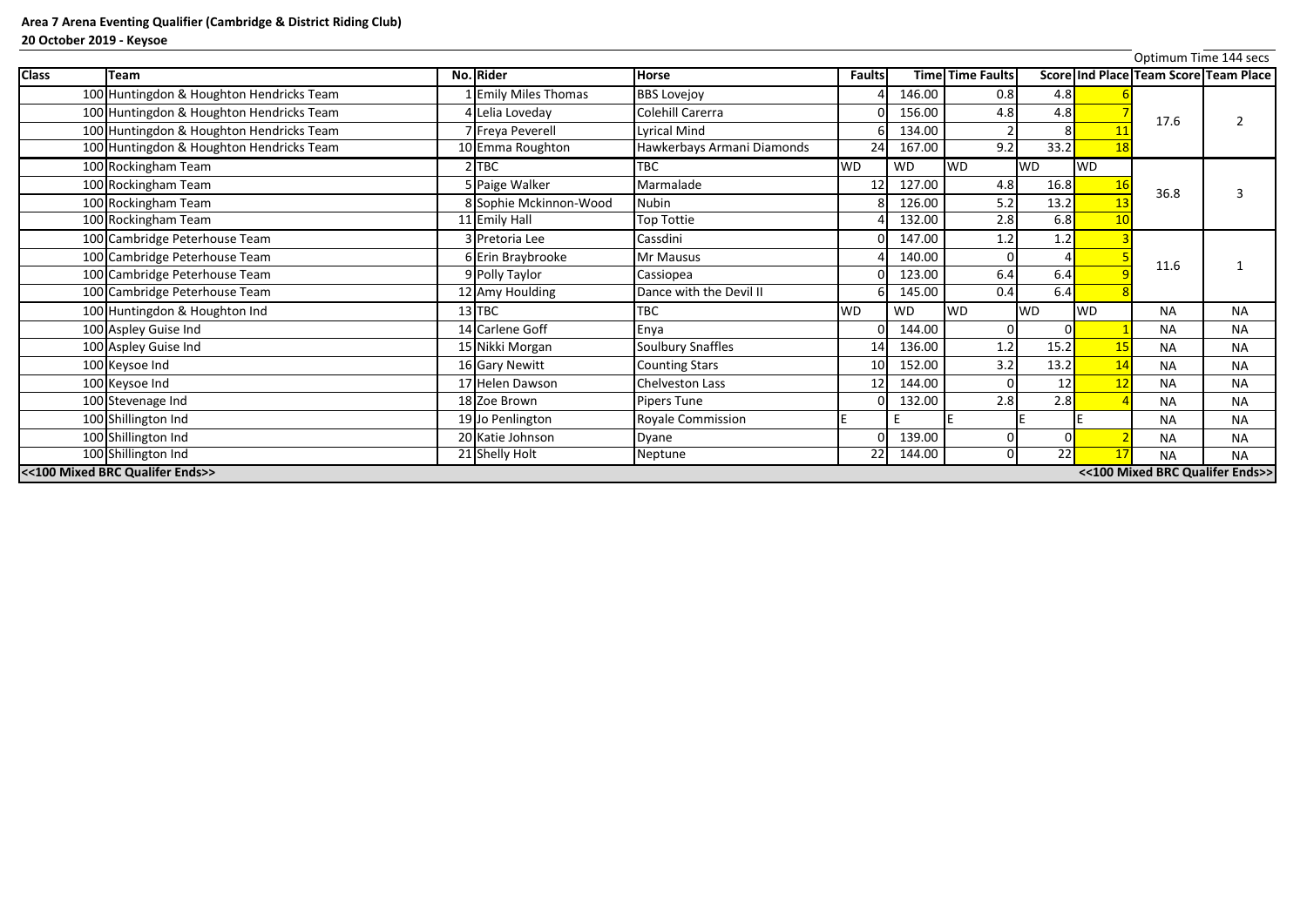|              |                                                         |                      |                                       |                 |           |                         |                 |                 | Optimum Time 125 secs                        |                |
|--------------|---------------------------------------------------------|----------------------|---------------------------------------|-----------------|-----------|-------------------------|-----------------|-----------------|----------------------------------------------|----------------|
| <b>Class</b> | <b>Team</b>                                             | No. Rider            | <b>Horse</b>                          | <b>Faults</b>   |           | <b>Time Time Faults</b> |                 |                 | <b>Score Ind Place Team Score Team Place</b> |                |
|              | 90 Cambridge Team 1 Senior                              | $25$ WD              | <b>WD</b>                             | <b>WD</b>       | <b>WD</b> | <b>WD</b>               | <b>WD</b>       | <b>WD</b>       |                                              |                |
|              | 90 Cambridge Team 1 Senior                              | $34$ WD              | <b>WD</b>                             | <b>WD</b>       | <b>WD</b> | <b>WD</b>               | <b>WD</b>       | WD              | <b>WD</b>                                    | <b>WD</b>      |
|              | 90 Cambridge Team 1 Senior                              | $43$ WD              | <b>WD</b>                             | <b>WD</b>       | <b>WD</b> | <b>WD</b>               | <b>WD</b>       | <b>WD</b>       |                                              |                |
|              | 90 Cambridge Team 1 Senior                              | $52$ WD              | <b>WD</b>                             | <b>WD</b>       | <b>WD</b> | <b>WD</b>               | <b>WD</b>       | <b>WD</b>       |                                              |                |
|              | 90 Bozeat Team Senior                                   | 26 Sarah Barrett     | Bijou                                 | 20              | 157.00    | 12.8                    | 32.8            | 23              |                                              |                |
|              | 90 Bozeat Team Senior                                   | 35 Arlyne Peaker     | Raphael                               |                 | 127.00    | 0.8                     | 6.8             | 15              |                                              |                |
|              | 90 Bozeat Team Senior                                   | 44 Emily Jane Griggs | Kissemmie Dylan                       |                 | 116.00    | 1.6                     | 7.6             | 17              | 20.8                                         |                |
|              | 90 Bozeat Team Senior                                   | 53 Chole Allibone    | <b>SABOS PRINESS FREYA</b>            |                 | 126.00    | 0.4                     | 6.4             | 14              |                                              |                |
|              | 90 Huntingdon & Houghton Hidden Curiosities Team Senior | 27 Scott Carter      | Solitairs Silhouette (Note: Stallion) | 30 <sup>l</sup> | 123.00    |                         | 30 <sup>1</sup> | 22              |                                              |                |
|              | 90 Huntingdon & Houghton Hidden Curiosities Team Senior | 36 Emma Peacock      | Molly                                 | 26              | 162.00    | 14.8                    | 40.8            | 25              |                                              |                |
|              | 90 Huntingdon & Houghton Hidden Curiosities Team Senior | 45TBC                | TBC                                   | <b>WD</b>       | <b>WD</b> | <b>WD</b>               | <b>WD</b>       | <b>WD</b>       | 70.8                                         |                |
|              | 90 Huntingdon & Houghton Hidden Curiosities Team Senior | 54 Steven Plumb      | Poacher Tom                           | ΩL              | 124.00    |                         |                 |                 |                                              |                |
|              | 90 AG Foxhole Team Senior                               | 28 Sarah Kennedy     | <b>Hainton Steve</b>                  |                 | E         |                         |                 |                 |                                              |                |
|              | 90 AG Foxhole Team Senior                               | 37 Tina Kavanagh     | <b>CVS Dixie Chick</b>                |                 | E         |                         |                 |                 |                                              |                |
|              | 90 AG Foxhole Team Senior                               | 46 Kate Bouchier     | Dexter's Calico Joe                   | ΩI              | 123.00    |                         |                 |                 | Ε                                            |                |
|              | 90 AG Foxhole Team Senior                               | 55 Ella Cloake       | Der Silberner Prinz                   | 10 <sup>1</sup> | 128.00    | 1.2                     | 11.2            | 20              |                                              |                |
|              | 90 Cambridge St John's Senior Team                      | 29 Georgina Shepherd | <b>Historical Giant</b>               |                 | 134.00    | 3.6                     | 3.6             |                 |                                              |                |
|              | 90 Cambridge St John's Senior Team                      | 38 Ella Crook        | Migh Irish Lad                        |                 | 128.00    | 1.2                     | 1.2             |                 |                                              |                |
|              | 90 Cambridge St John's Senior Team                      | 47 Sue Clover        | <b>Westoak Magic</b>                  | 38              | 159.00    | 13.6                    | 51.6            | $\overline{26}$ | 5.6                                          |                |
|              | 90 Cambridge St John's Senior Team                      | 56 Rachel Dyke       | Poetic Pride                          |                 | 127.00    | 0.8                     | 0.8             |                 |                                              |                |
|              | 90 Keysoe Team Senior                                   | 30 Penny Hipwell     | Cool Amberalka                        |                 | 120.00    |                         |                 | 13              |                                              |                |
|              | 90 Keysoe Team Senior                                   | 39 Laura Wilcox      | <b>Jesmond Trinket</b>                |                 |           |                         |                 |                 |                                              |                |
|              | 90 Keysoe Team Senior                                   | 48 Eli Farrington    | <b>Royal Breeze</b>                   |                 | c.        |                         |                 |                 | E                                            |                |
|              | 90 Keysoe Team Senior                                   | 57 Gillian Tusting   | Newcopse Smudge                       |                 | 126.00    | 0.4                     | 4.4             | 10              |                                              |                |
|              | 90 Milton Keynes Team Senior                            | 31 Sarah Smithard    | Contendros Girl                       | 60              | 208.00    | $33.\overline{2}$       | 93.2            | 27              |                                              |                |
|              | 90 Milton Keynes Team Senior                            | 40 Joanne Monkman    | <b>G</b> Damascus                     | 61              | 122.00    |                         | 6I              | <u>11</u>       |                                              |                |
|              | 90 Milton Keynes Team Senior                            | 49 Judith Hodges     | Solans Springtime                     |                 | 133.00    | 3.2                     | 3.2             |                 | 18.4                                         | $\overline{3}$ |
|              | 90 Milton Keynes Team Senior                            | 58 Sarah Ashley      | <b>Fair Chance</b>                    |                 | 133.00    | 3.2                     | 9.2             | <b>19</b>       |                                              |                |
|              | 90 Huntingdon & Houghton Half Hitch Team Senior         | 32 Phoebe Plumb      | <b>HAW Cruise</b>                     | 20 <sup>1</sup> | 147.00    | 8.8                     | 28.8            | 21              |                                              |                |
|              | 90 Huntingdon & Houghton Half Hitch Team Senior         | 41 Emma King         | Shersheen Courage                     |                 |           |                         |                 |                 |                                              |                |
|              | 90 Huntingdon & Houghton Half Hitch Team Senior         | 50 Claire Ludeks     | A Shot In The Dark                    |                 | 120.00    |                         |                 |                 | 36.8                                         | .5             |
|              | 90 Huntingdon & Houghton Half Hitch Team Senior         | 59 Kat Marshall      | <b>Ballyfriut Jay Jay</b>             |                 | 115.00    |                         |                 | <b>18</b>       |                                              |                |
|              | 90 Cambridge Queens Team Senior                         | 33 Charlotte Freeman | Cloncroi Last Flame                   |                 | 127.00    | 0.8                     | 6.8             | <b>15</b>       |                                              |                |
|              | 90 Cambridge Queens Team Senior                         | 42 Rachel Dyke       | Wizard                                |                 | 134.00    | 3.6                     | 3.6             |                 |                                              |                |
|              | 90 Cambridge Queens Team Senior                         | 51 Nuala Hemington   | By Jingo II                           |                 | 121.00    |                         |                 |                 | 11.6                                         | $\overline{2}$ |
|              | 90 Cambridge Queens Team Senior                         | 60 Serena Allery     | Pocket of Silver                      |                 | 115.00    |                         |                 |                 |                                              |                |
|              | 90 Keysoe Ind Senior                                    | 61 Beth Symington    | Cornagower Blue                       | 26              | 154.00    | 11.6                    | 37.6            | 24              | <b>NA</b>                                    | <b>NA</b>      |
|              | 90 Milton Keynes Ind Senior                             | $62$ WD              | <b>WD</b>                             | <b>WD</b>       | <b>WD</b> | WD                      | <b>WD</b>       | <b>WD</b>       | <b>NA</b>                                    | <b>NA</b>      |
|              | 90 Stevenage Ind Senior                                 | 63 Charlie Read      | Samantha 55                           | <b>WD</b>       | <b>WD</b> | <b>WD</b>               | <b>WD</b>       | <b>WD</b>       | <b>NA</b>                                    | <b>NA</b>      |
|              | << 90 Senior BRC Qualifer Ends>>                        |                      |                                       |                 |           |                         |                 |                 | << 90 Senior BRC Qualifer Ends>>             |                |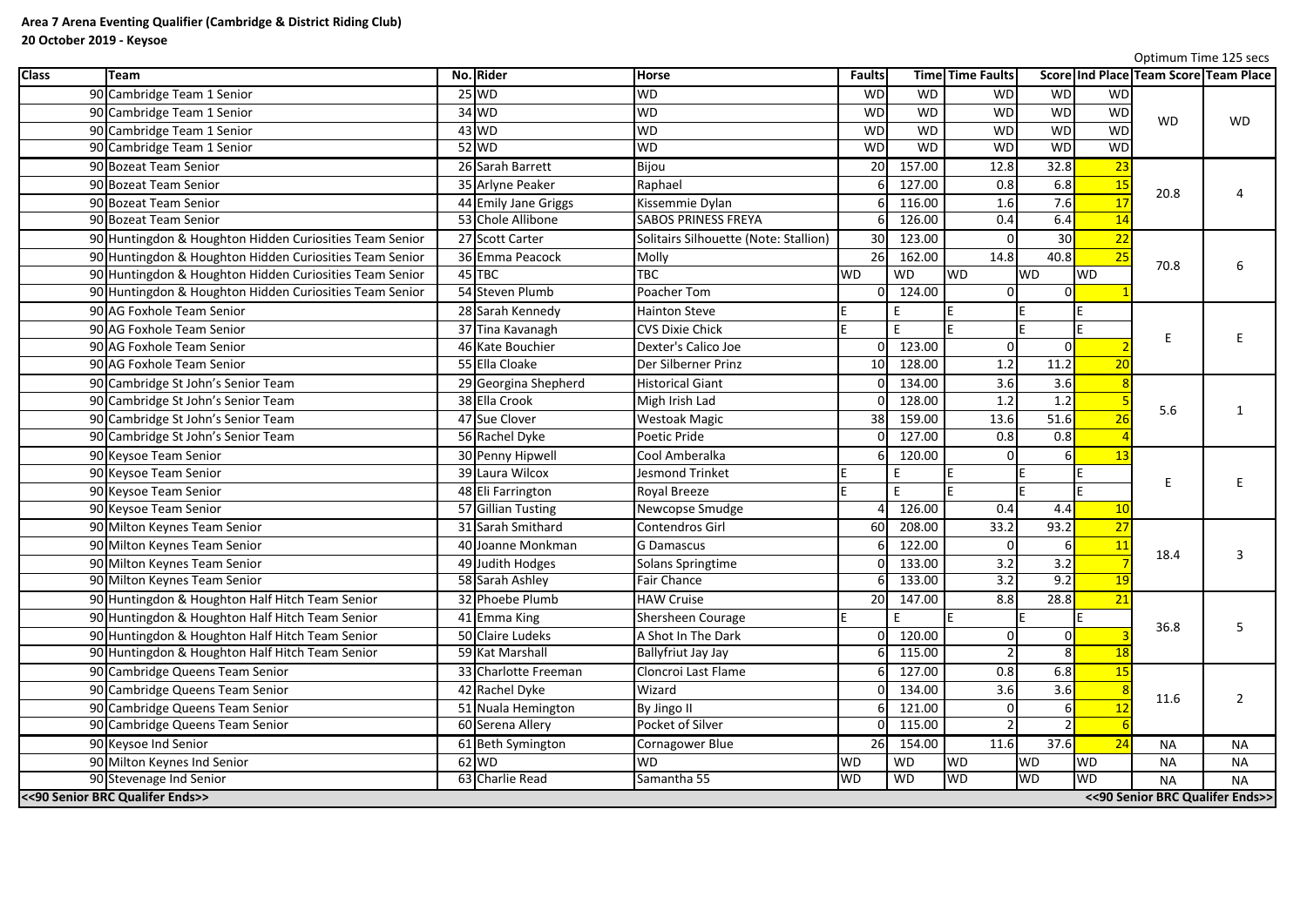|              |                                     |    |                         |                          |                 |              |                         |           |           |                                       | Optimum Time 125 secs |
|--------------|-------------------------------------|----|-------------------------|--------------------------|-----------------|--------------|-------------------------|-----------|-----------|---------------------------------------|-----------------------|
| <b>Class</b> | <b>Team</b>                         |    | No. Rider               | <b>Horse</b>             | <b>Faults</b>   |              | <b>Time Time Faults</b> |           |           | Score Ind Place Team Score Team Place |                       |
|              | 90 Bozeat Team Junior               |    | 64 Elise Kyle           | <b>Sizzing Sophie</b>    |                 | 122.00       |                         |           |           |                                       |                       |
|              | 90 Bozeat Team Junior               |    | 67 Ruby Loveder         | Tubbervale bruader       | 10 <sup>1</sup> | 121.00       |                         | 10        |           |                                       |                       |
|              | 90 Bozeat Team Junior               |    | 70 Ella Wood            | Sir Alife                |                 |              |                         |           |           |                                       |                       |
|              | 90 Bozeat Team Junior               |    | 73 Arnya Duffy Swannell | Frankie                  |                 |              |                         |           | HC        |                                       |                       |
|              | 90 Keysoe Team Junior               |    | 65 Alice Tusting        | <b>Ballinglen Tomboy</b> |                 |              |                         |           |           |                                       |                       |
|              | 90 Keysoe Team Junior               |    | 68 Katherine Watson     | <b>Edward Bear</b>       | 14              | 116.00       | 1.6                     | 15.6      |           |                                       |                       |
|              | 90 Keysoe Team Junior               |    | 71 Lilla Parratt        | <b>Manniard Seabird</b>  |                 | 123.00       |                         |           |           |                                       |                       |
|              | 90 Keysoe Team Junior               |    | 74 TBC                  | <b>TBC</b>               | <b>WD</b>       | <b>WD</b>    | <b>WD</b>               | <b>WD</b> | <b>WD</b> |                                       |                       |
|              | 90 Shillington Team Junior          |    | 66 Emily Brown          | Amber                    |                 |              |                         |           |           |                                       |                       |
|              | 90 Shillington Team Junior          |    | 69 Lily Sandford        | Isodora 1                |                 | 148.00       | 9.2                     | 15.2      |           |                                       |                       |
|              | 90 Shillington Team Junior          |    | 72 Kitty Ashpole        | Alright tiger            | 14              | 134.00       | 3.6                     | 17.6      |           |                                       |                       |
|              | 90 Shillington Team Junior          |    | 75 Katie Johnson        | Hold My Girl             | <b>WD</b>       | <b>WD</b>    | <b>WD</b>               | <b>WD</b> | <b>WD</b> |                                       |                       |
|              | 90 Stevenage Ind Junior             |    | 76 Jade Stokes          | Trebinshwm william       | 38              | 166.00       | 16.4                    | 54.4      |           | <b>NA</b>                             | <b>NA</b>             |
|              | 90 Bozeat Ind Junior                |    | 77 Elise Kyle           | Kilauea (Dottie)         |                 | 129.00       | 1.6                     | 1.6       |           | <b>NA</b>                             | <b>NA</b>             |
|              | 90 Huntingdon & Houghton Ind Junior |    | 78 Ava Sambrook         | Kilmurray Rocket         |                 |              |                         |           |           | <b>NA</b>                             | <b>NA</b>             |
|              | 90 Rockingham Ind Junior            |    | 79 Sarah Udall          | Mr Darcy                 | <b>WD</b>       | <b>WD</b>    | <b>WD</b>               | <b>WD</b> | <b>WD</b> | <b>NA</b>                             | <b>NA</b>             |
|              | 90 Rockingham Ind Junior            |    | 80 Harriett Pacey       | Rana                     |                 | $\mathsf{R}$ |                         |           |           | <b>NA</b>                             | <b>NA</b>             |
|              | 90 Milton Keynes Ind Junior         |    | 81 Liberty Hayes        | <b>Cryptic Clue</b>      |                 |              |                         |           |           | <b>NA</b>                             | <b>NA</b>             |
|              | << 90 Junior BRC Qualifer Ends>>    | 21 |                         |                          |                 |              |                         |           |           | << 90 Junior BRC Qualifer Ends>>      |                       |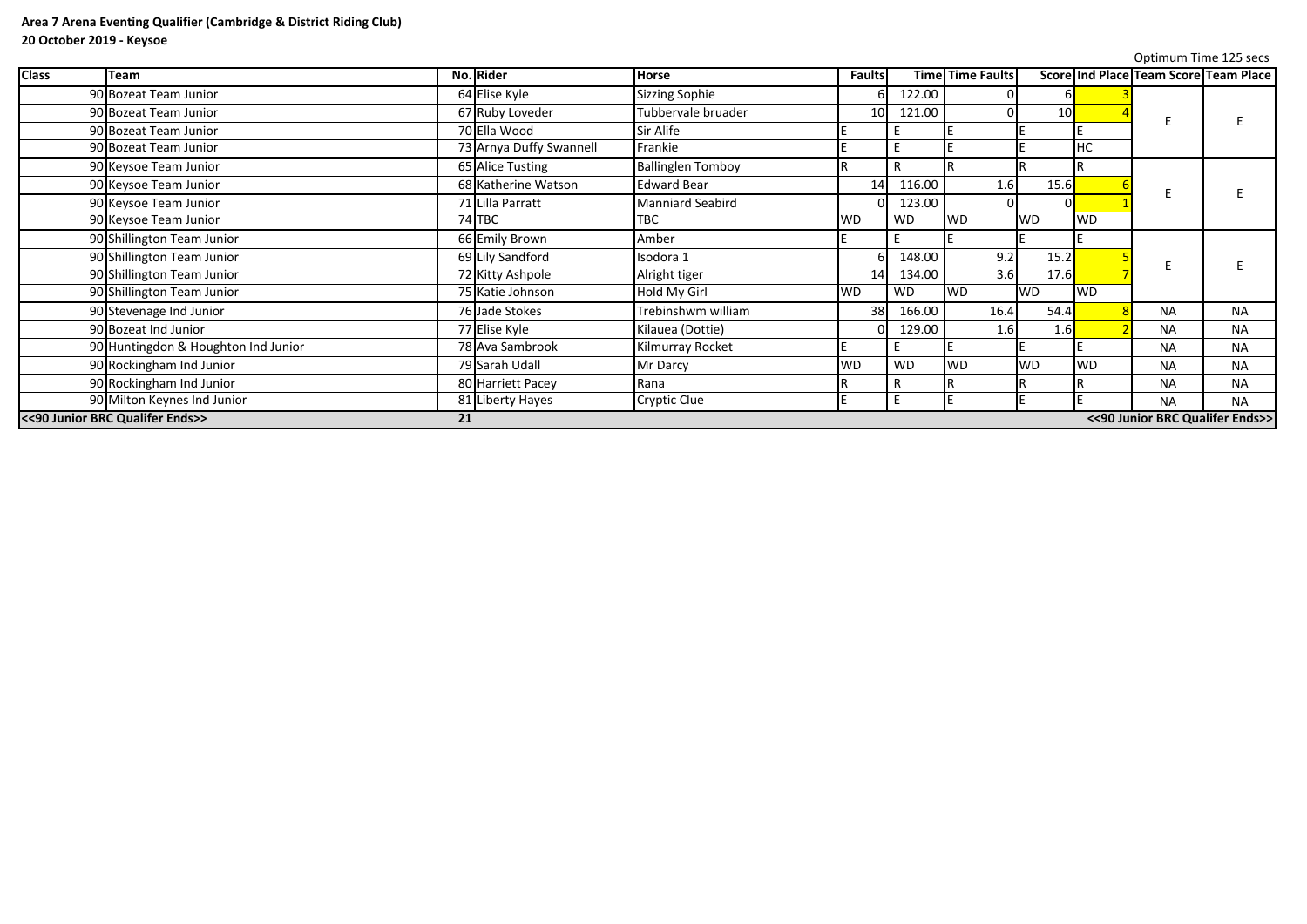|              |                                                |                       |                                   |                 |           |                         |           |                 | Optimum Time 112 secs |                                       |
|--------------|------------------------------------------------|-----------------------|-----------------------------------|-----------------|-----------|-------------------------|-----------|-----------------|-----------------------|---------------------------------------|
| <b>Class</b> | Team                                           | No. Rider             | <b>Horse</b>                      | <b>Faults</b>   |           | <b>Time Time Faults</b> |           |                 |                       | Score Ind Place Team Score Team Place |
|              | 80 Bozeat Team 1 Senior                        | 86 Kelly Brown        | Rasputin                          | 14              | 102.00    |                         | 16        | 37              |                       |                                       |
|              | 80 Bozeat Team 1 Senior                        | 99 Louise Riseley     | <b>Hainton Emma</b>               | 64              | 171.00    | 23.6                    | 87.6      | 45              | 170.8                 | 12                                    |
|              | 80 Bozeat Team 1 Senior                        | 112 Cody Manley       | Archie (JOE'S BOY)                | 14              | 121.00    |                         | $3.6$ HC  | <b>HC</b>       |                       |                                       |
|              | 80 Bozeat Team 1 Senior                        | 125 Sally Wootton     | Tilly                             | 30 <sup>l</sup> | 205.00    | 37.2                    | 67.2      | 44              |                       |                                       |
|              | 80 Huntingdon & Houghton Hendricks Team Senior | 87 Sophie Coles       | Clady Lad                         |                 | 111.00    |                         |           | 23              |                       |                                       |
|              | 80 Huntingdon & Houghton Hendricks Team Senior | 100 Gemma Elmore      | Peruvian Opal                     |                 | 103.00    | 1.6                     | 5.6       | 21              | 14                    |                                       |
|              | 80 Huntingdon & Houghton Hendricks Team Senior | 113 Emma Juilan       | <b>Ballybrack Buckshot Will</b>   | 10 <sup>1</sup> | 111.00    |                         | 10        | 31              |                       |                                       |
|              | 80 Huntingdon & Houghton Hendricks Team Senior | 126 Emily Sayer       | Dominic                           |                 | 118.00    | 2.4                     | 2.4       | 10              |                       |                                       |
|              | 80 Shillington Team Senior                     | 88 Chloe Campbell     | Timbucktoo 11                     |                 | 120.24    | 3.6                     | 3.6       | <b>15</b>       |                       |                                       |
|              | 80 Shillington Team Senior                     | $101$ WD              | <b>WD</b>                         | <b>WD</b>       | <b>WD</b> | <b>WD</b>               | <b>WD</b> | <b>WD</b>       |                       |                                       |
|              | 80 Shillington Team Senior                     | 114 Becky Wainwright  | Kiron Jacobite                    |                 | 112.00    |                         |           | 2 <sub>2</sub>  | 13.6                  |                                       |
|              | 80 Shillington Team Senior                     | 127 Emily Steaggles   | <b>Tubby Teddy Grange</b>         |                 | 106.86    |                         |           | 17              |                       |                                       |
|              | 80 Keysoe Team Senior                          | 89 Kit Hore           | Makalo                            |                 | 119.86    | 3.2                     | 3.2       | 13              |                       |                                       |
|              | 80 Keysoe Team Senior                          | 102 Nigel Russell     | Ruby                              |                 | 106.60    |                         |           | 18              |                       |                                       |
|              | 80 Keysoe Team Senior                          | 115 Kylie Carter      | Dewie                             |                 | 108.70    |                         |           |                 | 7.2                   |                                       |
|              | 80 Keysoe Team Senior                          | 128 Hayley Dolby      | Pendancer Mickey Bricks           | 20              | 141.00    | 11.6                    | 31.6      | 42              |                       |                                       |
|              | 80 Huntingdon & Houghton Haymans Team Senior   | 90 Sarah Fortescue    | Rooster                           |                 | 112.24    | 0.4                     | 6.4       | 25              |                       |                                       |
|              | 80 Huntingdon & Houghton Haymans Team Senior   | 103 Catriona Paterson | Titus' Lady Chocolat (Lady)       |                 | 130.00    | 7.2                     | 7.2       | 28              |                       |                                       |
|              | 80 Huntingdon & Houghton Haymans Team Senior   | 116 Nicola Shaw       | <b>Medrus Gavin Henson</b>        |                 | 119.28    | 3.2                     | 3.2       | 12              | 16                    |                                       |
|              | 80 Huntingdon & Houghton Haymans Team Senior   | 129 Kerrie Kennedy    | <b>Growhowdy Star of Diamonds</b> |                 | 112.40    | 0.4                     | 6.4       | $\overline{26}$ |                       |                                       |
|              | 80 Bozeat Team 2 Senior                        | 91 Charlotte Taylor   | <b>Wycroft Partytime</b>          |                 | 115.00    | 1.2                     | 7.2       | 29              |                       |                                       |
|              | 80 Bozeat Team 2 Senior                        | 104 Susi Cooper       | Costa                             |                 | 101.00    | 2.4                     | 2.4       | 11              | 32                    | q                                     |
|              | 80 Bozeat Team 2 Senior                        | 117 Emily Jane Griggs | Native Mountain                   | 22              | 113.00    | 0.4                     | 22.4      | 40              |                       |                                       |
|              | 80 Bozeat Team 2 Senior                        | 130 Shirley Childs    | felix                             |                 | F.        |                         |           | IF              |                       |                                       |
|              | 80 AG Hendricks Team Senior                    | 92 Lizzie Dodd        | Tengri                            |                 | 125.00    | 5.2                     | 11.2      | 32              |                       |                                       |
|              | 80 AG Hendricks Team Senior                    | 105 Emelya King       | <b>Biscovellets Roheryn</b>       | 01              | 108.61    |                         | 01        |                 |                       | $\overline{2}$                        |
|              | 80 AG Hendricks Team Senior                    | 118 Lauren Fox        | Tom Cruise                        |                 |           |                         |           |                 | 11.6                  |                                       |
|              | 80 AG Hendricks Team Senior                    | 131 Jo Rimell         | <b>Primitive Gold</b>             |                 | 113.00    | 0.4                     | 0.4       |                 |                       |                                       |
|              | 80 Wittering Team Senior                       | 93 Debbie Robinson    | <b>Rainbow Star</b>               |                 | 113.00    | 0.4                     | 4.4       | <b>19</b>       |                       |                                       |
|              | 80 Wittering Team Senior                       | 106 Claire Tunnard    | Gemster                           |                 |           |                         |           |                 |                       |                                       |
|              | 80 Wittering Team Senior                       | 119 Emma Cooper       | Carrabell Jake                    |                 | 112.21    | 0.4                     | 6.4       | 24              | 19.6                  | 8                                     |
|              | 80 Wittering Team Senior                       | 132 Linda Cowd        | Tomahawk                          |                 | 134.00    | 8.8                     | 8.8       | 30              |                       |                                       |
|              | 80 Huntingdon & Houghton Hepple Team Senior    | 94 Rachel Hatcher     | <b>Torrac Surprise</b>            | 10 <sup>1</sup> | 143.00    | 12.4                    | 22.4      | 39              |                       |                                       |
|              | 80 Huntingdon & Houghton Hepple Team Senior    | 107 Alison Jones      | Maesmynach Velvet                 |                 | 112.00    |                         |           |                 |                       |                                       |
|              | 80 Huntingdon & Houghton Hepple Team Senior    | 120 Katherine Adams   | <b>Duneens Best</b>               | 10 <sup>1</sup> | 127.00    |                         | 16        |                 | 16.8                  | 6                                     |
|              | 80 Huntingdon & Houghton Hepple Team Senior    | 133 Emma Macphee      | Liskillen Shadow                  |                 | 114.00    | 0.8                     | 0.8       |                 |                       |                                       |
|              | 80 Cambridge Churchill Team Senior             | 95 Heather Mussett    | Commanche Finale                  | 10 <sup>1</sup> | 134.00    | 8.8                     | 18.8      | 38              |                       |                                       |
|              | 80 Cambridge Churchill Team Senior             | 108 Spider Desmond    | Gromit                            |                 | 115.00    | 1.2                     | 1.2       |                 |                       |                                       |
|              | 80 Cambridge Churchill Team Senior             | 121 Karin Newell      | <b>Picketts Precious</b>          | 14              | 149.00    | 14.8                    | 28.8      |                 | 34.4                  | 10                                    |
|              | 80 Cambridge Churchill Team Senior             | 134 Tilly Gill        | Longwood Mr Diamond               | 14              | 106.00    | 0.4                     | 14.4      | 35              |                       |                                       |
|              | 80 Milton Keynes Team Senior                   | 96 Samantha Norman    | Kilcannon Lucky Guy               | <b>WD</b>       | <b>WD</b> | <b>WD</b>               | <b>WD</b> | <b>WD</b>       |                       |                                       |
|              | 80 Milton Keynes Team Senior                   | 109 Kimberley Macey   | <b>Beneeko</b>                    |                 | 107.00    |                         |           |                 | E                     |                                       |
|              | 80 Milton Keynes Team Senior                   | 122 Carla Michalik    | Time For Change                   | <b>WD</b>       | <b>WD</b> | <b>WD</b>               | <b>WD</b> | <b>WD</b>       |                       | E                                     |
|              | 80 Milton Keynes Team Senior                   | $135$ TBC             | <b>TBC</b>                        | <b>WD</b>       | <b>WD</b> | <b>WD</b>               | <b>WD</b> | <b>WD</b>       |                       |                                       |
|              | 80 North Mymms Team Senior                     | 97 Maggie Richardson  | <b>Black Beauty</b>               |                 | E         |                         |           | ΙE              |                       |                                       |
|              |                                                |                       |                                   |                 |           |                         |           |                 |                       |                                       |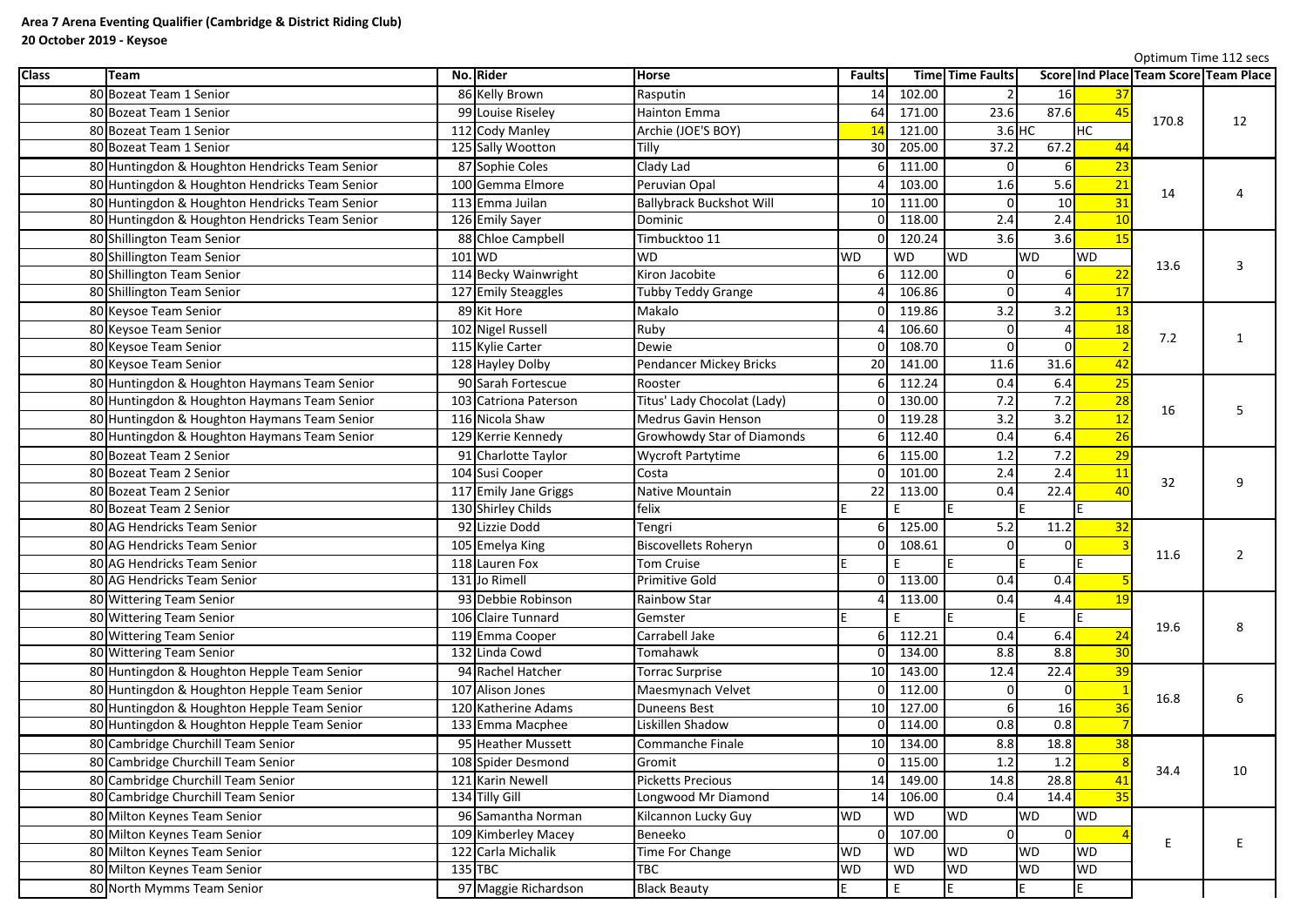# **Area 7 Arena Eventing Qualifier (Cambridge & District Riding Club)**

## **20 October 2019 - Keysoe**

| 80 North Mymms Team Senior                                         |           | 110 Michelle Wakefield | Toners Orbit                    | OI.       | 104.00 | ⊥.∠       | 1.2       |            | 48.4      |           |
|--------------------------------------------------------------------|-----------|------------------------|---------------------------------|-----------|--------|-----------|-----------|------------|-----------|-----------|
| 80 North Mymms Team Senior                                         |           | 123 Nicky Champion     | Rupert                          | 26I       | 153.00 | 16.4      | 42.4      |            |           |           |
| 80 North Mymms Team Senior                                         |           | 136 Jo Howell          | Comfort Zone                    |           | 124.00 | 4.8       | 4.8       |            |           |           |
| 80 Cambridge St Edmunds Team Senior                                |           | 98 Justine Guy-Pinkley | ILPH Christopher                | 14I       | 108.00 |           |           |            |           |           |
| 80 Cambridge St Edmunds Team Senior                                |           | 111 Kathy Stringer     | <b>Havenstreet Simply Magic</b> |           | 120.13 | 3.6       | 3.6       |            | 17.2      |           |
| 80 Cambridge St Edmunds Team Senior                                |           | 124 Karen Howse        | <b>Bobs the Lad</b>             |           | 130.00 | 7.2       | 13.2      |            |           |           |
| 80 Cambridge St Edmunds Team Senior                                |           | 137 Claire Elbrow      | Tinkerbelle                     |           | 106.00 | 0.4       | 0.4       |            |           |           |
| 80 Stevenage Ind Senior                                            |           | 138 Caroline Wells     | Feathers                        | 70I       | 164.00 | 20.8      | 90.8      |            | <b>NA</b> | <b>NA</b> |
| 80 Aspley Guise Ind Senior                                         |           | $139$ WD               | <b>WD</b>                       | <b>WD</b> | WD     | <b>WD</b> | <b>WD</b> | <b>WD</b>  | <b>NA</b> | <b>NA</b> |
| 80 Huntingdon & Houghton Ind Senior                                |           | 140 Frances Murray     | Callimore Touchdown             |           | 122.00 |           |           |            | <b>NA</b> | <b>NA</b> |
| 80 Huntingdon & Houghton Ind Senior                                | $141$ TBC |                        | <b>TBC</b>                      | <b>WD</b> | WD     | <b>WD</b> | <b>WD</b> | <b>IWD</b> | <b>NA</b> | <b>NA</b> |
| 80 Wittering Ind Senior                                            |           | 142 Anne-Marie DURNO   | Mooreshill Aldato               |           | 129.00 | 6.8       | 6.8       |            | <b>NA</b> | <b>NA</b> |
| <<80 Senior BRC Qualifer Ends>><br><<80 Senior BRC Qualifer Ends>> |           |                        |                                 |           |        |           |           |            |           |           |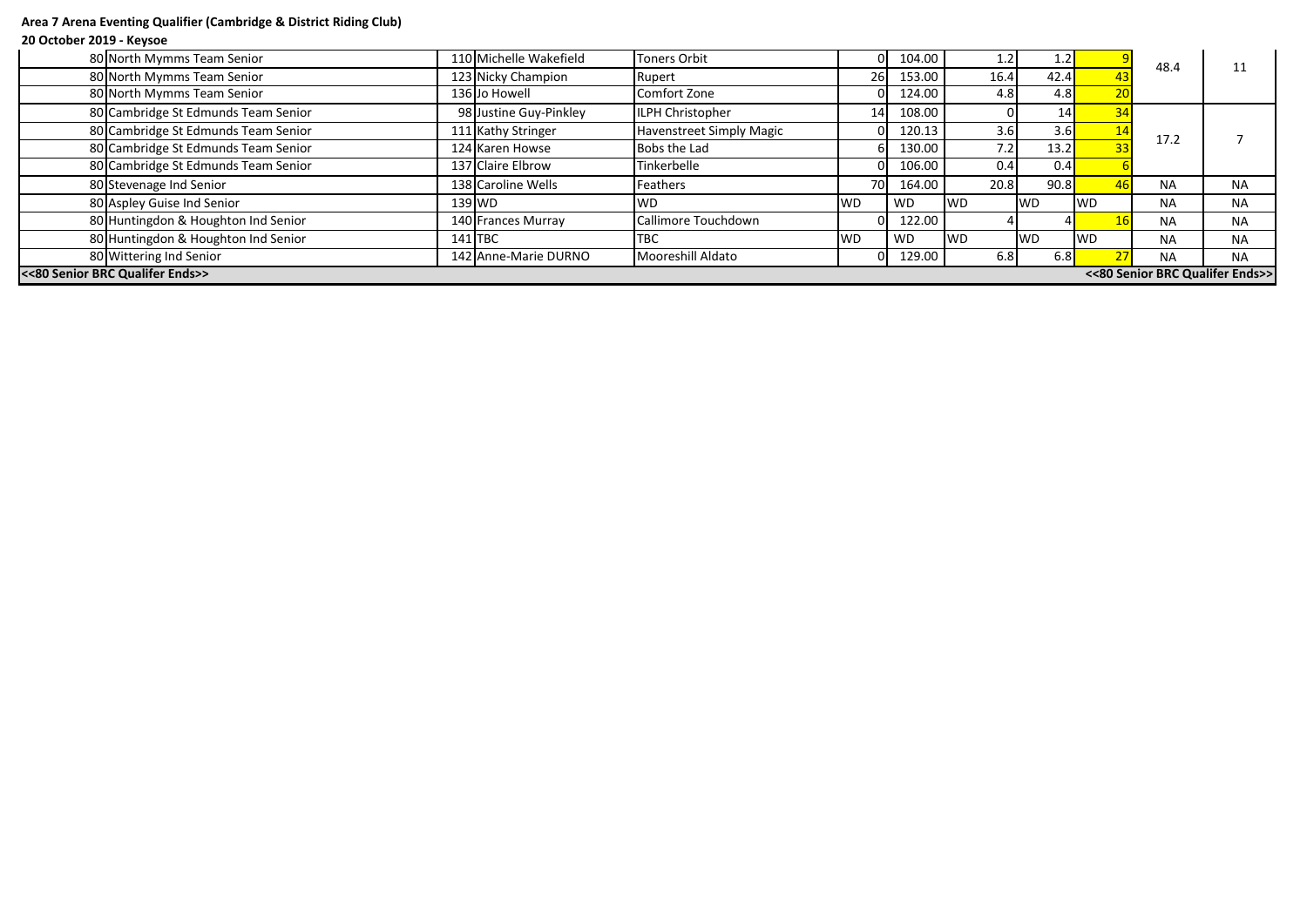|              |                                 |                     |                               |                 |           |                         |           |           |                                       | Optimum Time 112 secs |
|--------------|---------------------------------|---------------------|-------------------------------|-----------------|-----------|-------------------------|-----------|-----------|---------------------------------------|-----------------------|
| <b>Class</b> | <b>Team</b>                     | No. Rider           | <b>Horse</b>                  | <b>Faults</b>   |           | <b>Time Time Faults</b> |           |           | Score Ind Place Team Score Team Place |                       |
|              | 80 Cambridge Darwin Team Junior | 143 Poppy Barber    | Chi-Roo                       |                 |           |                         |           |           |                                       |                       |
|              | 80 Cambridge Darwin Team Junior | 146 Isabel Hemphill | Dun in Pieces                 |                 |           |                         |           |           |                                       |                       |
|              | 80 Cambridge Darwin Team Junior | 149 Eliza Saunders  | Lady Jane Eyre                |                 | 116.00    | 1.6                     | 7.6       |           |                                       |                       |
|              | 80 Cambridge Darwin Team Junior | $152$ TBC           | <b>TBC</b>                    | <b>WD</b>       | <b>WD</b> | <b>WD</b>               | <b>WD</b> | <b>WD</b> |                                       |                       |
|              | 80 Bozeat Team Junior           | 144 Georgia Wooding | Hendrewen Tommy Q             |                 |           |                         |           |           |                                       |                       |
|              | 80 Bozeat Team Junior           | 147 Summer Parker   | Georgia                       | 26              | 116.00    | 1.6                     | 27.6      |           |                                       |                       |
|              | 80 Bozeat Team Junior           | 150 Finley Wootton  | <b>Bierway Jack Daniels</b>   | 16              | 147.00    | 14                      | 30        |           |                                       |                       |
|              | 80 Bozeat Team Junior           | 153 Amber Preston   | Cuffstown Bay Lady            |                 |           |                         |           |           |                                       |                       |
|              | 80 Cambridge Clare Team Junior  | 145 Anna Braybrooke | Daisy Imp                     |                 | 98.00     | 3.6                     | 3.6       |           |                                       |                       |
|              | 80 Cambridge Clare Team Junior  | 148 Lilly May       | <b>Prince Danny</b>           | <b>WD</b>       | <b>WD</b> | WD                      | <b>WD</b> | <b>WD</b> |                                       |                       |
|              | 80 Cambridge Clare Team Junior  | 151 Ruby Morris     | More than Magic               | 38              | 159.00    | 18.8                    | 56.8      |           |                                       |                       |
|              | 80 Cambridge Clare Team Junior  | 154 Ella Pankhurst  | Mango                         |                 |           |                         |           |           |                                       |                       |
|              | 80 Bozeat Ind Junior            | 155 Sophie Spence   | Loughehoe king                | 18              | 134.00    | 8.8                     | 26.8      |           | <b>NA</b>                             | <b>NA</b>             |
|              | 80 Keysoe Ind Junior            | 156 Sophie Rainbird | Paddy                         |                 | 105.00    | 0.8                     | 4.8       |           | <b>NA</b>                             | <b>NA</b>             |
|              | 80 Milton Keynes Ind Junior     | 157 Teagan Summers  | Trebra Luck                   | WD              | <b>WD</b> | WD                      | <b>WD</b> | <b>WD</b> | <b>NA</b>                             | <b>NA</b>             |
|              | 80 Milton Keynes Ind Junior     | 158 Maddy Thompson  | <b>Maddys Mersey Paradise</b> | 30 <sup>l</sup> | 129.00    | 6.8                     | 36.8      |           | <b>NA</b>                             | <b>NA</b>             |
|              | 80 Rockingham Ind Junior        | 159 Eliza Donnelly  | <b>Butterfly Beauty</b>       |                 |           |                         |           |           | <b>NA</b>                             | <b>NA</b>             |
|              | 80 Rockingham Ind Junior        | 160 Eleanor Pike    | Foxi                          |                 | 111.00    |                         |           |           | <b>NA</b>                             | <b>NA</b>             |
|              | <<80 Junior BRC Qualifer Ends>> |                     |                               |                 |           |                         |           |           | <<80 Junior BRC Qualifer Ends>>       |                       |